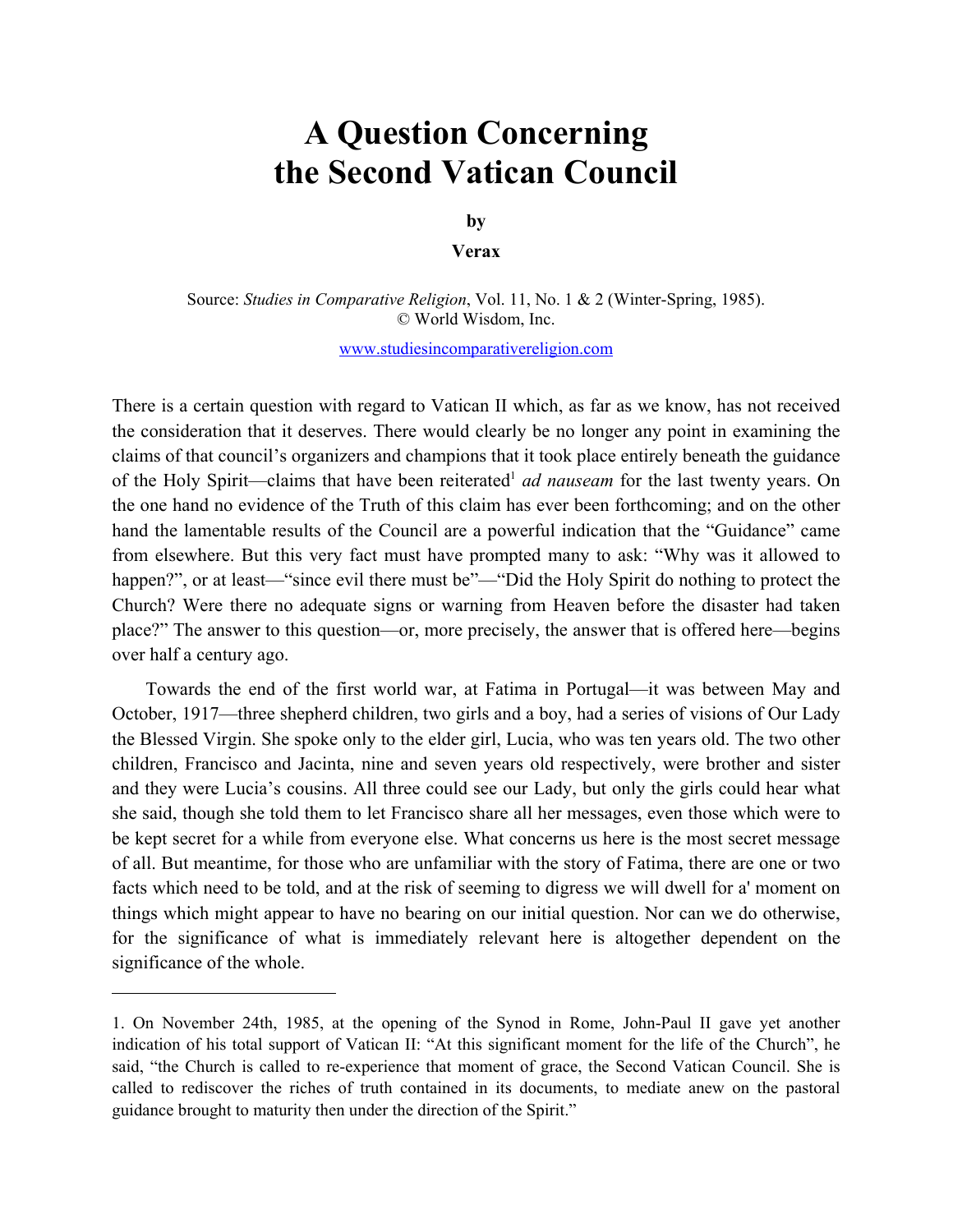As if by way of preparation, an Angel had appeared three times to the children in the previous year, and the third time he had given them the Blessed Sacrament. It was on May 13 of the following year that our Lady made her first appearance to them, when they were pasturing their sheep at some distance from the village where they lived. Such was her radiance that she seemed to them "brighter than the sun", and she was more beautiful than any sight they had ever seen or imagined. She told them to come to that same place at the same hour on the thirteenth day of each of the next five months. Then she asked them if they were prepared to offer themselves to God and to bear, for the sake of others, all the sufferings that He would send them. Speaking for them all Lucia firmly assented, whereupon Our Lady told them that they would have much to suffer but that God's grace would be their strength and opening her hands she poured over them a flood of light which penetrated them through and through.

On June 13 they were not alone at the foot of the little holm oak on which Our Lady had stood. The news had spread; for although they had agreed amongst themselves to keep it a secret, Jacinta—no doubt providentially—had been unable to resist telling her family, who had told others; and if most people did not yet believe in the miraculous event, there were already some who did. That day about 50 pilgrims had come to the holy place, and the next month they were increased to nearly 3000. On October 13th, for which our Lady had told Lucia to announce a great miracle, the numbers were estimated at 100,000—men, women and children from all parts of Portugal, "the land of Saint Mary", and beyond. As at the previous trysts, our Lady appeared only to the three little seers. No one else could see or hear her, though they could feel the blessing of her presence and see, if near enough, the rapture of those who saw. But on this occasion, after she had left them, there took place, for everyone to see, what is now known as "the Miracle of the Sun" or "the Dance of the Sun". Many detailed descriptions of this phenomenon of great beauty and. holiness have been recorded by eyewitnesses.<sup>2</sup> During the miracle the Blessed Virgin appeared again to the seers, this time in the dress of Our Lady of the Rosary; then they saw the Holy Child, carried by St. Joseph who traced the Sign of the Cross over the entire gathering. That vision gave way to one of Jesus Christ in the fullness of manhood, and he likewise blessed the multitude; then they saw Our Lady of Dolours, and lastly Our Lady of Mount Carmel.

Already at the Apparition in June, Our Lady had told Lucia that she would soon take Jacinta and Francisco to Heaven, but that Lucia herself had first a mission to perform on earth, then she would follow them. Meantime she would not be left helpless and alone, for Our Lady promised never to forsake her. It was as she had said: Francisco died not quite two years after the first Apparition; his sister survived him by less than a year; Lucia is still alive, a nun in the Carmelite convent at Coimbra.

 2. See, for example, John de Marchi, *Fatima from the Beginning*, pp. 135-142.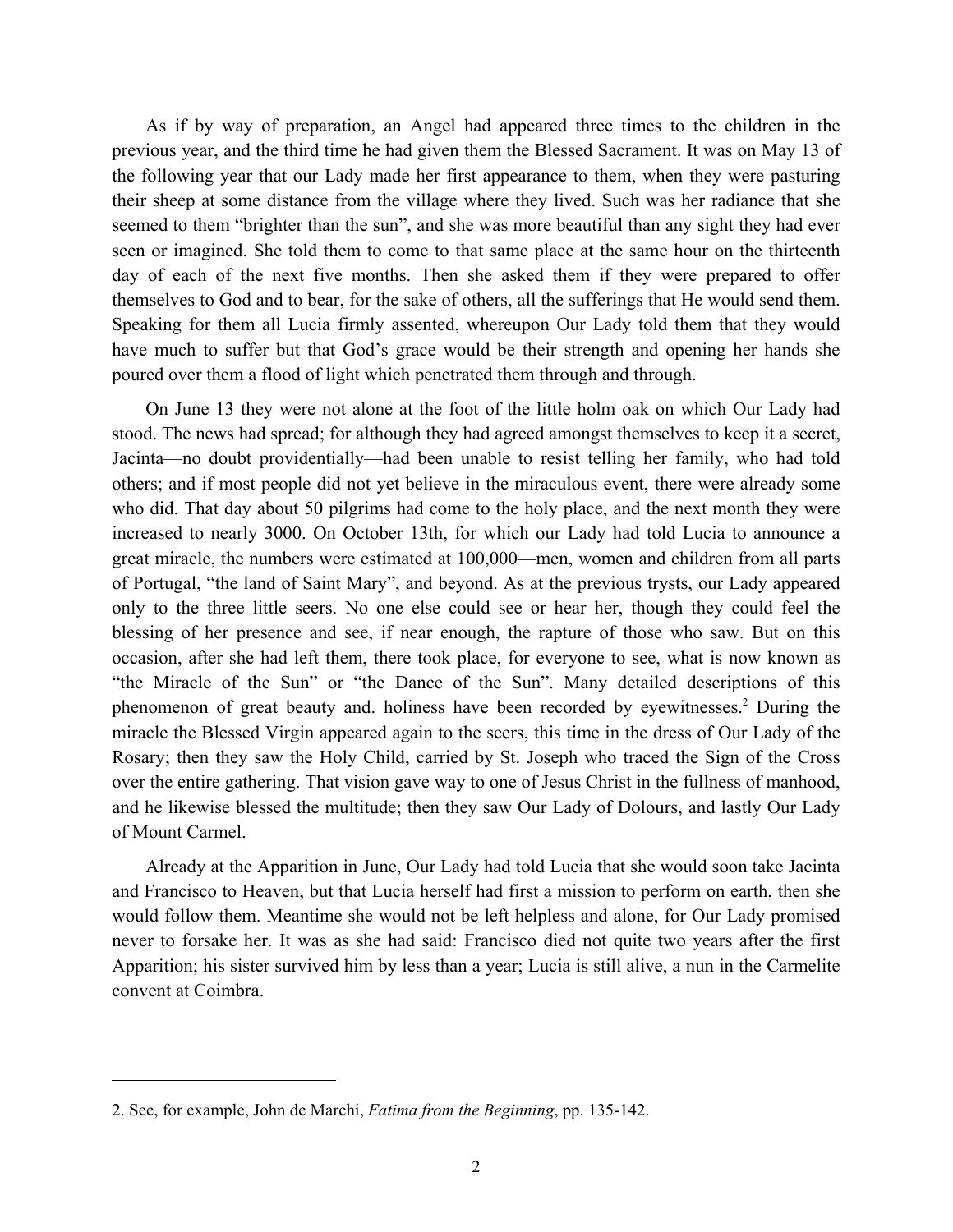More than one inspiring account has been written of the illnesses and deaths of the two younger children.<sup>3</sup> When Our Lady had announced their imminent departure from this world she had again opened her hands and poured light upon the three seers from the great light which surrounded her. Lucia was in that part of the light which spread over the earth, whereas the other two were in the splendor which rose to Heaven. From that time Francisco and Jacinta appeared to live only for the life to come. As to what was left of this life, it was woven, for them, of sacrifice and prayer. To read of their last months is to be conscious of a spiritual magnitude which is all the more irresistible for being in childlike mode. Retaining all the reflexes natural to their years, they displayed qualities which, while being plainly rooted in childhood, opened out onto a maturity which transcends the difference between youth and age.

On occasion they showed themselves, Lucia also, to be possessed of a remarkable heroism. In Portugal, at the time of the Apparitions, there was a powerful anti-religious movement which, politically, had gained for the moment the upper hand. The secular authorities did all they could to suppress any public manifestations of belief in the visions;<sup>4</sup> and one day, in an attempt to throw discredit on the whole miracle, the Mayor of Ourem kidnapped the three seers and threatened to have them boiled in oil if they would not tell him the secret which Our Lady had forbidden them to divulge. Everything was done to convince them that this was no idle threat; and they were finally taken one by one, Jacinta first, to endure, as they thought, the martyrdom of a horrible death. For each one separately, there was a final "last chance" interrogation, but not one of them yielded; and the Mayor had to admit defeat and set them free.

Normally, when heroism was not required of them, this capacity was present as a fortitude that accompanied the other elements of which their souls seemed to be made—serenity, patience, humility, trust and magnanimity, to which must be added truth, of a scope to include not only veracity but also an implacable sense of values. These virtues were crowned by a faith which had flowered into certitude, a hope which seemed already to enjoy something of the blissful

 3. Ibid, pp. 169-203; see also *Fatima in Lucia*'s *Own Words*, *passim*.

<sup>4.</sup> The following extracts from a 1917 Lisbon pamphlet help to give some idea of the outlook in question: "Citizens! As if the pernicious propaganda of reactionaries were not enough, we now see a *miracle* trotted out in order further to degrade the people into fanaticism and superstition. There has been staged…an indecorous comedy in Fatima at which thousands of people have assisted, a ridiculous spectacle in which the simple people have been ingeniously deceived by means of collective suggestion.… This, citizens, is a miserable and retrograde attempt to plunge the Portuguese people once more into the dense darkness of past times which have departed never to return. The Republic and those citizens who are charged with the noble and thankless task of guiding it in the glorious paths of Civilization and Progress cannot consent to the degradation of the people into fanaticism and credulity, for this would be an unpardonable failing in their primal duty, not only towards their country but to Humanity as a whole. It is therefore our duty to demand from the public authorities the most energetic and immediate precautions against this shameless plan by which reaction seeks to plunge the people once more into medievalism. Citizens! Long Live the Republic! Down with reaction! Long Live Liberty!" (For the full text of this pamphlet see De Marchi, pp. 245-6.)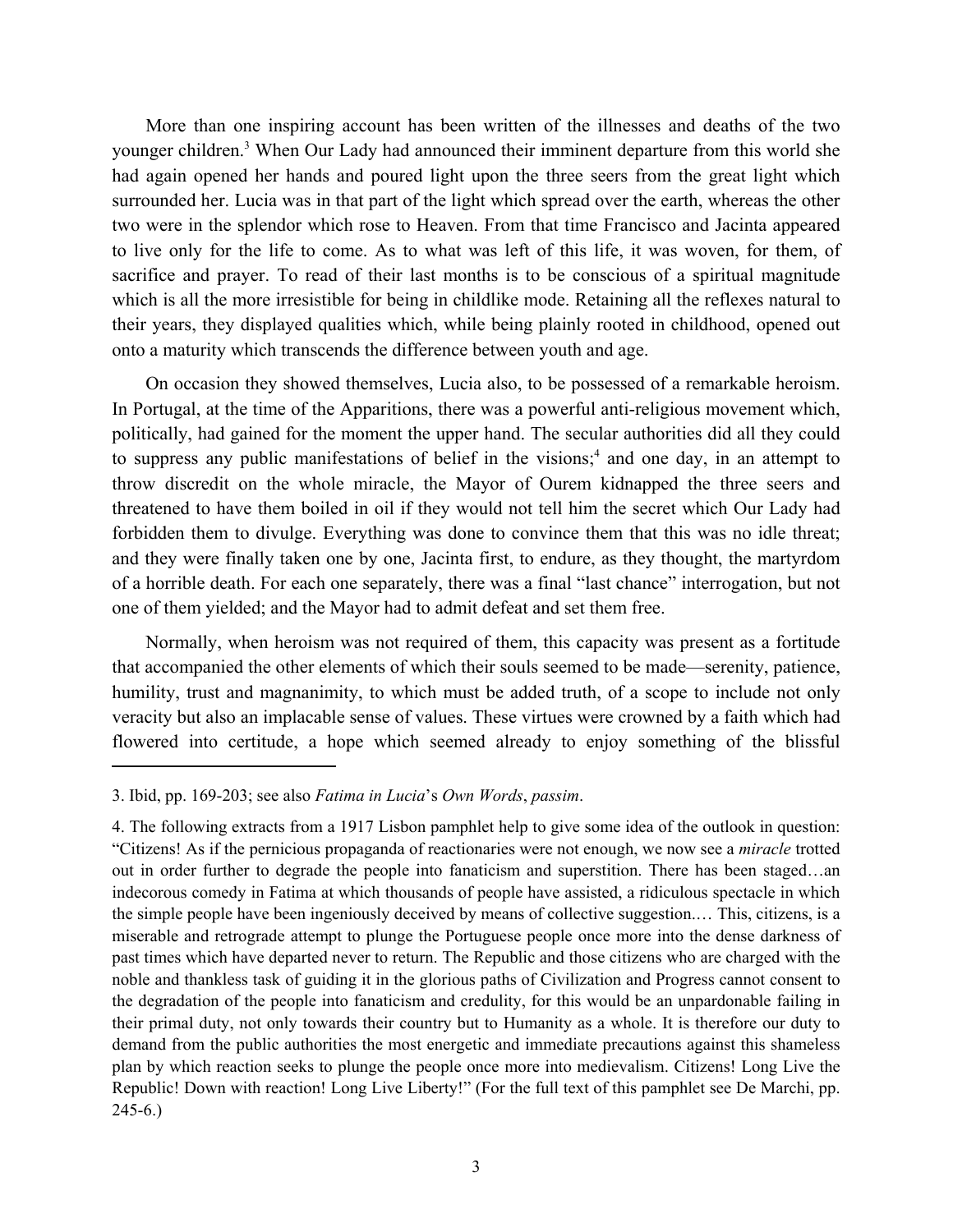possession of its object, and a whole-hearted love for the Divine, which was totally free from any reserve.

Francisco was buried in the little cemetery at Fatima. But Jacinta was not destined to end her days at home: the doctors insisted on transferring her to a hospital in Lisbon, where she died after an operation. Her body was placed in the Church of the Holy Angels where for three days it was visited by the faithful and continued to give the impression of sleep rather than death. Many bore witness to the wonderful scent which filled the room above the sacristy where it was laid. When the coffin had been sealed, it was taken to a vault in Villa Nova de Ourem. She had said however that after her death she would return to Fatima.

It was only in 1930 that the Church's long reserve of judgment came to a conclusion. The visions were formally declared to be worthy of belief and the cult of Our Lady of Fatima was officially allowed. Five years later the Bishop of Leiria decided that the body of Jacinta should be moved to Fatima and buried there beside her brother in a new tomb which had been built for them both. For some reason, before the coffin was moved to its final destination, it was opened; and it was then seen that death had had no power to corrupt the body of Jacinta, whose face was still as it had been when she was lying in state in the Church of the Holy Angels.

Throughout the six months of the Apparitions, the messages which Lucia was told to make public, at that time or later, were largely concerned with the need to propagate devotion to the Rosary and devotion to our Lady's Immaculate Heart. They were also largely concerned with the general need for mankind to change the direction in which it was now moving. Failure to make that change would bring down the most terrible punishments; and for a beginning, although the present war would soon end, a worse war would follow it. As an unmistakeable sign of its imminence when the time was not far off, the night sky would be lit by a great light which would have no apparent cause and which would last long enough for millions of people to take note of it. The light duly appeared an hour or two before midnight on January 24th 1938, and it was seen all over Europe causing a considerable albeit soon forgotten sensation.

The most secret of the messages was eventually written down by Lucia and placed in an envelope which she then sealed, with instructions that it must not be opened until 1960. It was kept for many years in the palace of the Bishop of Leiria. Then it was transferred to the Vatican, where it has remained ever since in the pontifical apartments.

The years passed, and in 1957, under the auspices of Pope Pius XII, the process of beatification of Francisco and Jacinta was instituted. This meant that a prominent member of the commission concerned with the process had to make an official visit to Sister Lucia to interrogate her about the last days of her two fellow seers; and amongst what was published later, apart from what concerned the immediate purpose of the interview, there were certain general remarks made by Sister Lucia of which we may quote the following: "Three time Our Lady has told me that we are approaching the latter days…The Lord will punish the world very soon…Many nations will vanish from the face of the earth."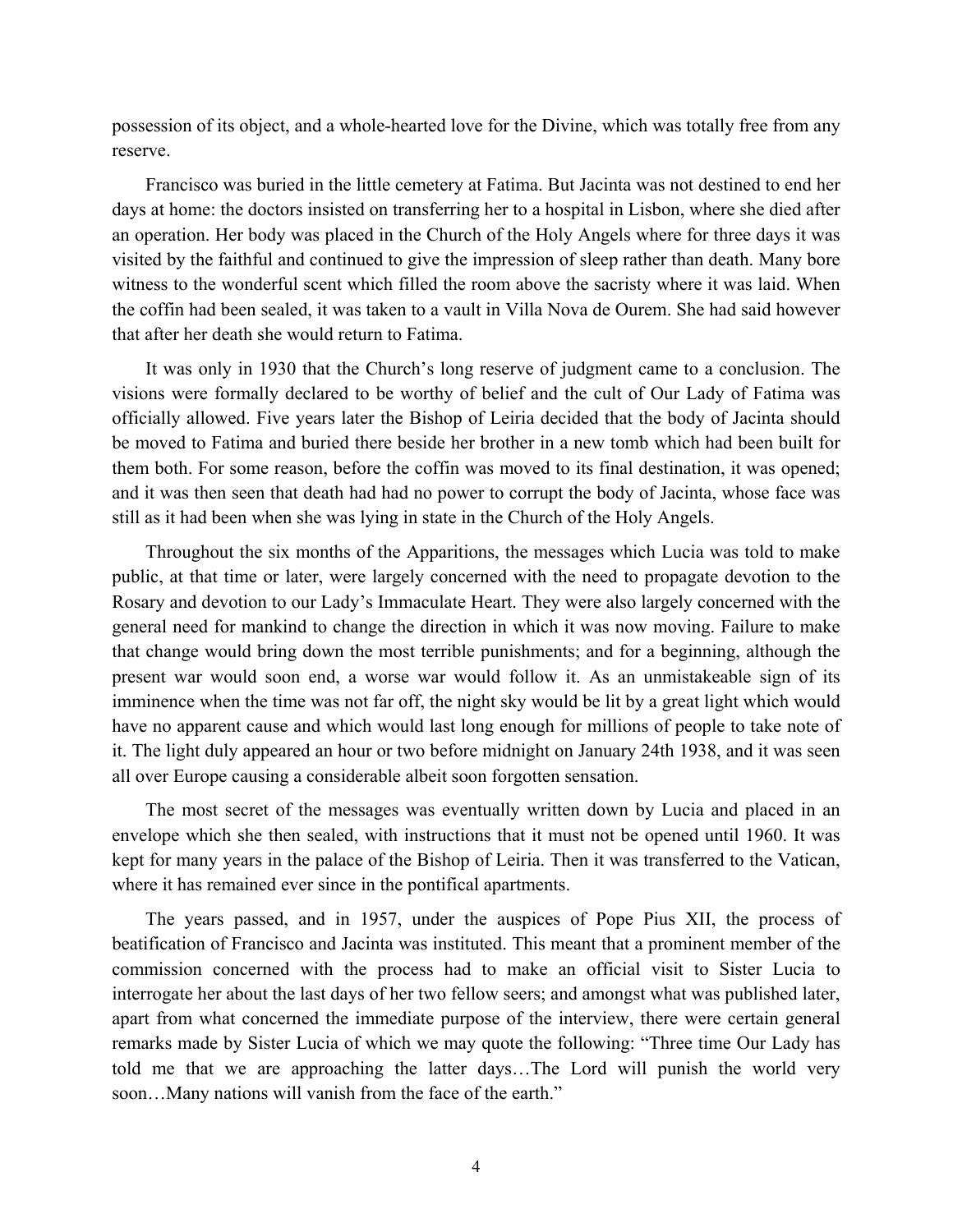The Pope died in the following year. Two years later his successor, in the presence of Cardinals Ottaviani and Bacci, duly opened the envelope which contained the secret. He may have shown it to them, and perhaps to others also; but instead of giving its message to the world, as had been expected, he made no public comment, nor has the Vatican ever broken this silence. But in October 1963 an article headed "The Future of Mankind" was published in Stuttgart<sup>5</sup> purporting to give the gist of the message of Fatima. There was nothing to guarantee that the contents of the article were in fact a summary of the contents of the long-sealed envelope; yet although the publication was brought to the notice of the Vatican, whose custom it is to deny false rumors immediately, no official comment whatsoever was forthcoming. In Portugal itself the Archbishop of Oviedo was reported by the press as having said that he presumed the Portuguese episcopacy would make an official pronouncement on the subject; but nothing of the kind ever took place; and rightly or wrongly, this total silence on the part of all the church authorities, both the greater and the lesser, was interpreted by priest and layman as a confirmation of the authenticity of the text in question. It was translated into Portuguese and also into Spanish, and was published throughout the Iberian Peninsula and elsewhere. The essence of it lies in what are almost its opening words: "A punishment will befall the entire human race. This will not be today nor yet tomorrow, but in the second half of the twentieth century." We must add also the following quotation which would explain, if the document is indeed the long awaited Fatima message, why the Vatican should have been unwilling to make it public: "The human race has sinned and trampled beneath its feet the gift that was bestowed upon it. Nowhere does order reign. Satan has reached the very highest places and decides the march of events. He will succeed in insinuating himself into the Church and in reaching its highest summit."

From the modernist standpoint, what could have been less opportune? Roncalli had recalled Montini from Milan to the Vatican and made him a cardinal. Together they and others were planning the Council,<sup>6</sup> which was to reform the Church most drastically in what Montini later described as "the intention of making Christianity acceptable and lovable, indulgent and open, free from mediaeval rigorism and from taking a pessimistic view of man and his customs,"<sup>7</sup> and now, just at this moment of would-be euphoria, the Pope was called upon to make public, in the name of Our Lady, a message altogether in line with "mediaeval rigorism". In a word, he was being asked by Heaven to discredit the Council in advance, by warning the faithful to be on their guard against Satanic initiatives and maneuvers, a warning which would inevitably have the effect of prejudicing them and making them suspicious of all new departures in pastoral directives. The purpose of the Council was to open the door to change; and Roncalli well knew that the Church was millennially prone to dismiss all innovations as the work of the devil. His

<sup>5.</sup> *Neu-Europa*, 15. X. 63.

 6. See, in this connection, Rama Coomaraswamy, *The Destruction of the Christian Tradition* (first edition), pp. 88-91.

<sup>7.</sup> Doc. Cath. No. 1538.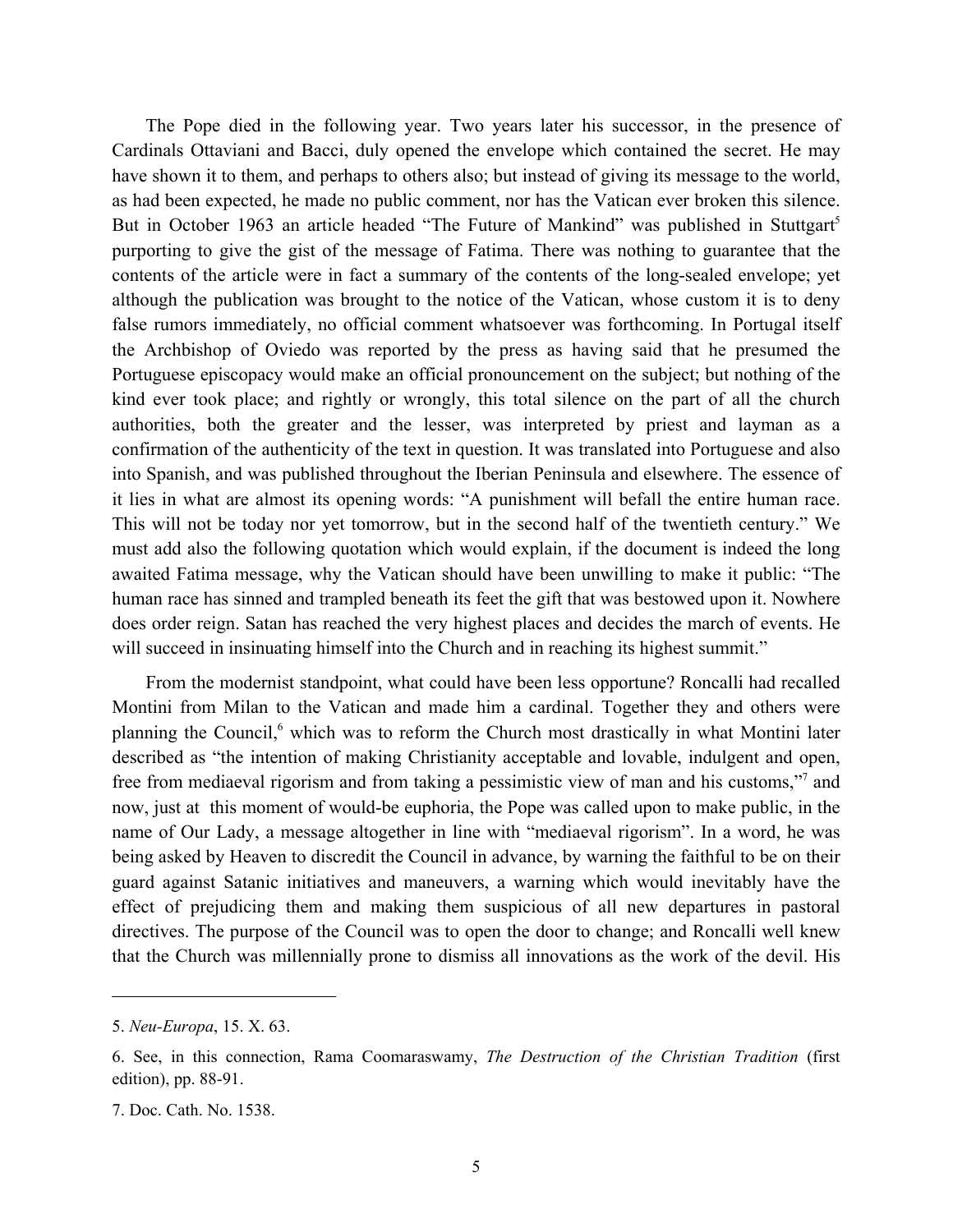predecessor, Pius X, had said: "One must condemn anything that seems animated by the unhealthy spirit of novelty; anything…that suggests new orientations for the Christian life; anything that suggests new directions for the Church to follow or new hopes and aspirations that are more suitable to the souls of modern day Catholics."8

But if the new Pope chose to remain silent about the contents of the envelope, it must be remembered that there were still at that time some highly placed Vatican officials who were of one mind with Pope Pius XII, in particular Cardinal Ottaviani; and by 1963, with the election of Montini as Paul VI, the dangers of modernism were clearer than they had been in 1960. It was therefore all the more imperative that the message of Our Lady should no longer be withheld whence no doubt the decision, by a traditionalist with access to the document, that since he could not disclose it officially, he would find some unofficial means of bringing at least the gist of it to the attention of the public.

It was scarcely to be expected, however, that Heaven would rest content with such a clandestine transmission of a mere summary of its message. Nor in fact do we need to dwell on that text, despite the near certainty of its genuineness; for as soon as it became clear that the Church did not intend to reveal the secret of Fatima, over two years before the Stuttgart publication, another message was already on its way to mankind.

On the North coast of Spain, all along the southern shores of the Bay of Biscay, the land rises up steeply from the sea; and less than fifty miles inland, South West of the coastal town of Santander, there is a small mountain village named San Sebastian de Garabandal, relatively untouched by the modern world, a cluster of houses together with a church and a school, some seventy homes in all. It was on a Sunday afternoon, not far from Midsummer's Day, in the June of 1961. Three twelve year old girls and a fourth girl of eleven had decided to steal a few apples from the schoolmaster's tree. This they did, but when they had eaten their fill, their consciences began to trouble them. Only the other day the parish priest had told them that whenever they did anything wrong the devil rejoiced but their guardian Angels were sadly grieved. They were now outside the village in a sunken lane which led up to a group of pines. It was strewn with stones of all shapes and sizes, many of them rough and sharp. Conchita, the leader of the escapade, proposed that they should throw some of these at the devil as a punishment for having tempted them, and the others at once agreed. Each one of them was sincerely distressed by thoughts of the sorrow of the Angels in Heaven; and having decided that the devil was situated at a certain spot to their left, they set about stoning him with all their strength. This vigorous and wholehearted rite of repentance brought relief to their troubled consciences; and when they felt they had thrown enough stones, they gathered some of the smaller rounded pebbles and sat down to play at marbles.

<sup>8.</sup> *Pieni l'Animo*.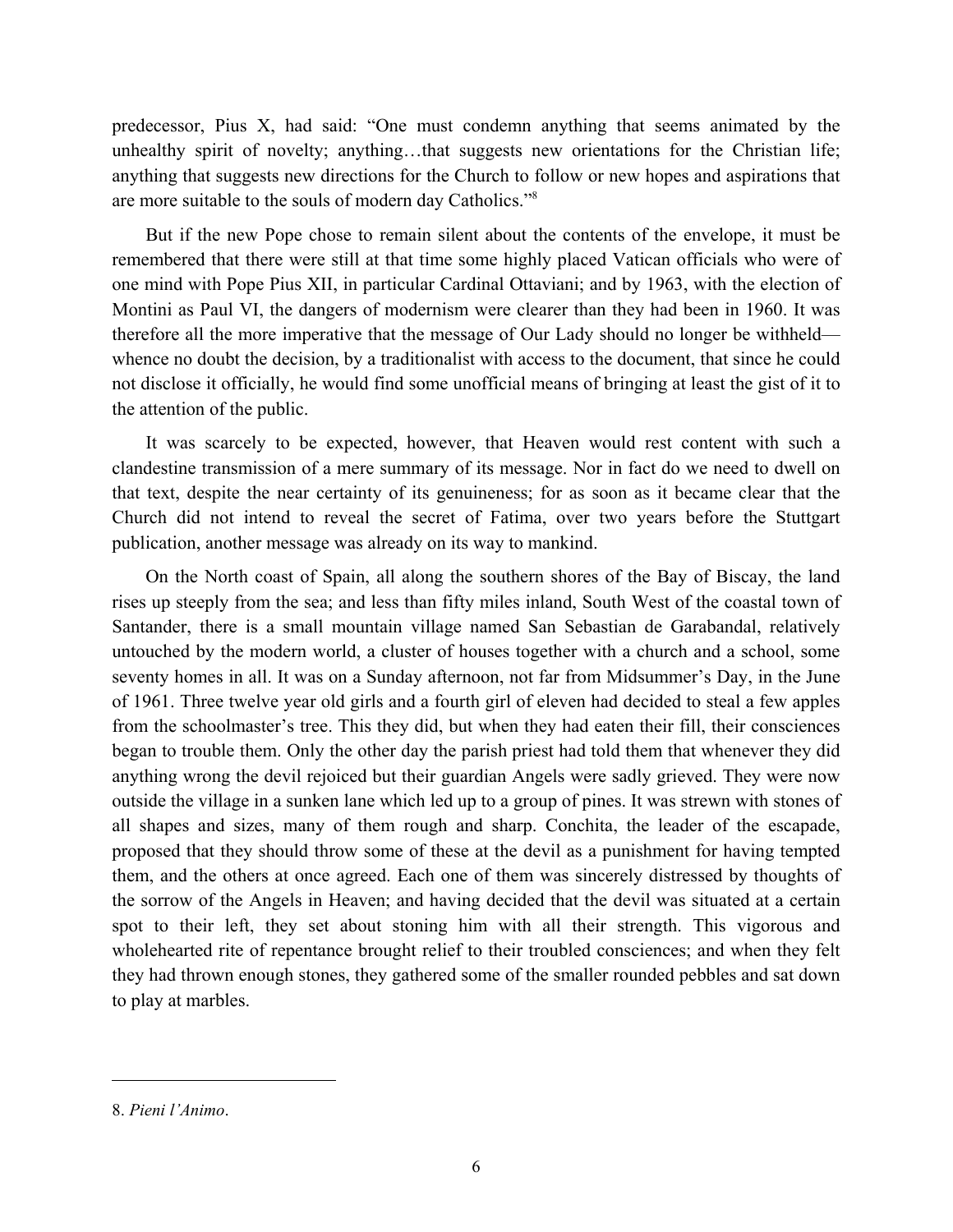All of a sudden three of the girls, Mary Loly, Jacinta and Maria Cruz, were conscious that their leader was no longer with them in the game. The color had ebbed from Conchita's cheeks, and she was staring straight in front of her with a rapt expression on her face. They thought she must be ill, and Mary Loly jumped to her feet to run for help, but Conchita made a gesture of pointing with her clasped hands, and said: "Look!" They all turned from her to see what she was looking at, and when they saw they too were rapt. There, in front of them, was an Angel, surrounded by a light which for all its brightness did not dazzle them. He had wings such as they had seen in icons of the Annunciation, and he was near enough for them to notice that the blue robe he was wearing had no seams in it. Although he looked only about nine years old, a boy of amazing beauty, he gave the impression of great strength. Then he vanished.

Overwhelmed with awe, the girls ran back to the village. On the way they were stopped by another girl who was struck by the pallor of their faces and asked them what was the matter. They said they had seen an Angel, and the girl repeated this to many others. The first thought of the visionaries was to go to the church, but once there they were afraid to enter it. In tears they went round to the back of the building, and there they sat and sobbed. It was not long before they were noticed by some smaller children who asked them why they were weeping. Again they said it was because they had seen an Angel, whereupon the children ran to tell the schoolmistress. It was not long before the four girls summoned up courage enough to enter the church, and they were still there when the schoolmistress arrived. Their answers to her questions convinced her that they were speaking the truth, and before they left for their different homes she led them in a Rosary of thanksgiving.

By next morning there was scarcely a soul in the village who had not heard the news. Soon after midday the parish priest arrived from Cosio and questioned the girls one by one. He too was inclined to believe them, and he told Conchita that if they saw the Angel again, they should ask him who he was and why he had come. As to the villagers, a few believed at once, but others were frankly skeptical, while the majority preferred to wait and see. The next evening the girls went again to the sunken lane, and kneeling at the place where they had seen the Angel they recited the Rosary. But this time they saw nothing, and at nightfall they returned to the village amid the jeers of some who had followed them. Before going to bed however all four girls, each in her respective home, heard a voice say: "Do not be troubled; you will see me again."

The next evening they went once again to their place of vision. This time they were alone. Again the Angel did not appear, but as they made their way back to the village the light which had surrounded him suddenly blocked their path. It soon faded, but something of its glow remained in their souls. The next day they had the idea that they should invite an older person to accompany them to their tryst in the sunken lane, and others joined them on the way, so that several adults were present to take part in the Rosary. After the second decade the four girls suddenly became rapt. Their faces, pale and luminous, seemed to reflect a light; and they were all gazing slightly upwards at something well above the level of the lane where they were kneeling. For the second time the Angel had come. He stood in the air, as if supported by his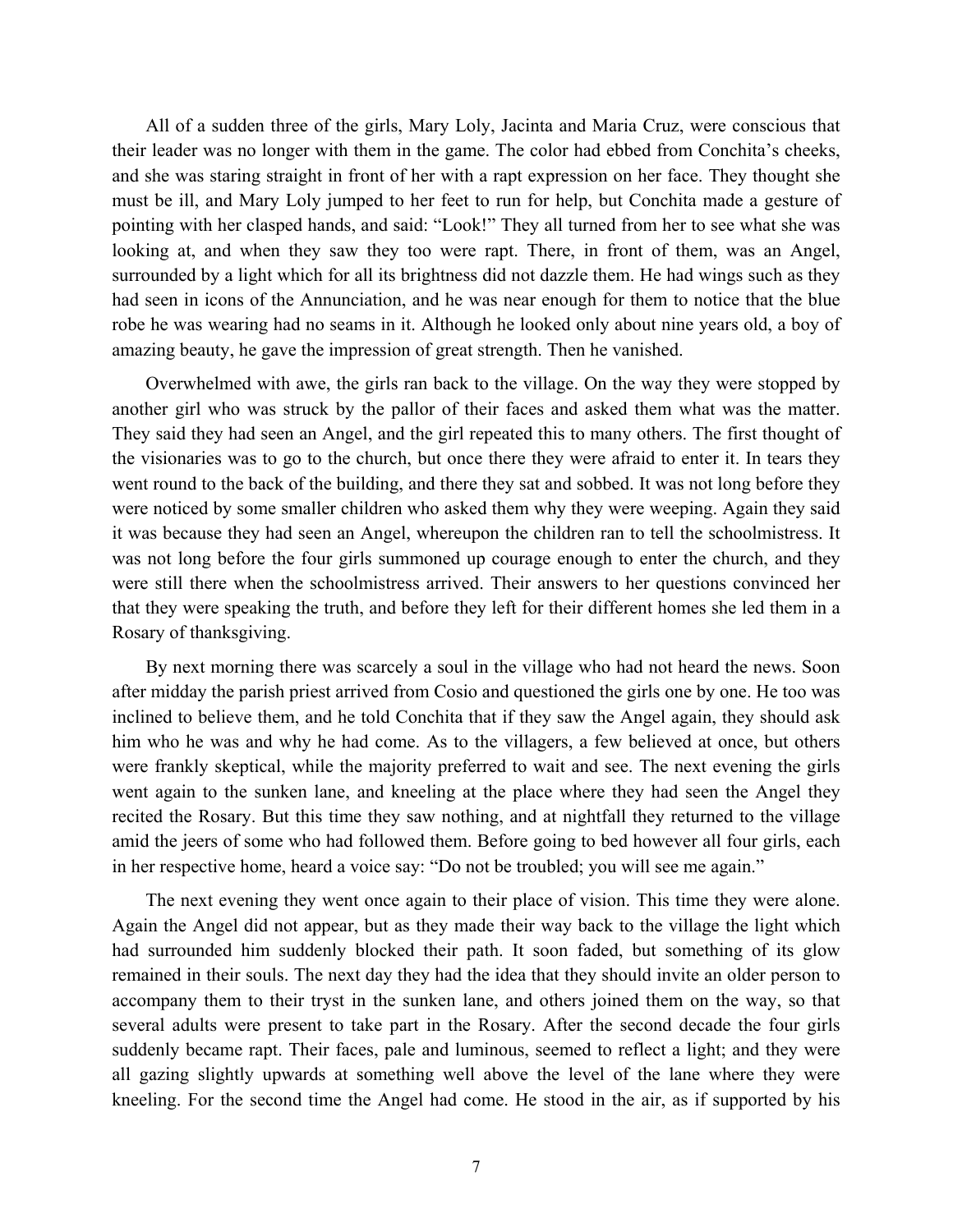surrounding light. "Who are you?" said one of the girls. "Why have you come?" But he did not answer. The men and women could see nothing of him or of his light, but they could plainly see the girls' reactions and that was enough to convince them all that these children had truly been blessed with a vision.

The news now spread to the surrounding hamlets, and every afternoon visitors climbed up the steep path to Garabandal to witness—as they hoped—the sight of the girls in ecstasy and to feel, if only at second hand, something of their intense happiness which was too radiant not to communicate itself to others. But some days there was no vision, and the visitors returned in disappointment.

On Saturday July 1st there was a larger gathering than ever before. Some of those present had come from more distant parts of Spain, and there were a number of priests as well as doctors and journalists. On this occasion the vision lasted for two hours, and for the first time the Angel spoke. He told them that he was Michael, and it was conveyed to their understanding that he was St. Michael the Archangel. He also said that the next day the Blessed Virgin would come to them, and that he would be with her.

The following afternoon—it was Sunday—crowds of visitors walked up to Garabandal, and at about six o'clock the girls set off for the lane, followed by a multitude. A rough square enclosure had been made at the place of the Archangel's first appearance to separate and protect the visionaries from the dense throngs of well meaning albeit often inconsiderate spectators. But before they had reached this point they were suddenly in the presence of Our Lady of Mount Carmel, for so it was that she appeared to them. They said afterwards that she seemed to be about seventeen years old and that she was clad in a white robe with a blue mantle. On her head was a golden crown which they described as "a crown of stars". They had never seen such beauty of face or heard such beauty of voice. St. Michael stood on one side of her, and on the other side was a similar celestial being who might have been his twin brother.

Only Conchita and her three friends could see the vision, and they alone could hear what Our Lady said. From that day, July 2nd 1961, she made herself present to the four girls in a series of Apparitions which continued over a period of more than four years, frequent at first, but less so from January 1963. Her final appearance, which she said would be the last, was to Conchita alone on November 13th, 1965.

It was impossible for those who witnessed the visitations—especially for those who did so regularly—not to believe that here was a Divine intervention. The girls always knew when and where a vision was to take place, wherever they might be. Each received three inner calls, and at the third call they would all run simultaneously, sometimes from opposite directions, to the same place. As soon as Our Lady appeared, they would be as it were withdrawn from the earthly plane, aware of each other, but totally unaware of the onlookers, who were unable to cause them physical sensations. People even stuck pins into them to see if they would react, which they did not, and lights were flashed close to their eyes, which never even blinked, though as soon as the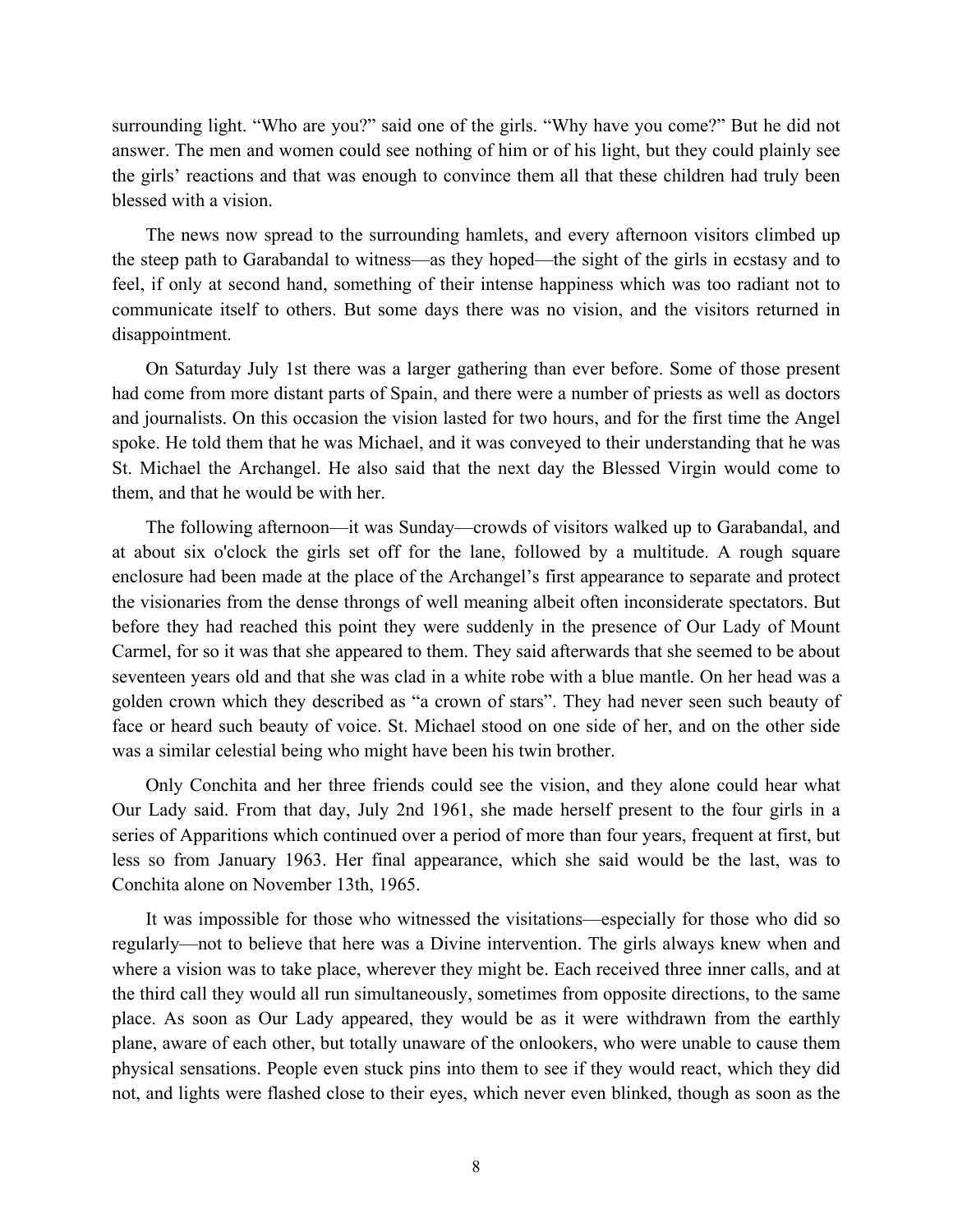vision had gone they would complain of the brightness of the photographers' lights with which they were beset on all sides. Another significant fact was the great weight which their bodies would acquire: it took two strong men to lift one of them when she was contemplating Our Lady or St. Michael, but at such times the visionaries could lift each other with far greater ease than normally. The astonished spectators would see one of them lift another high into the air as if she were a doll so that she could hand the Blessed Virgin a rosary to kiss or some other object to bless. Sometimes St. Michael appeared alone, as at first, and Our Lady sometimes appeared with him and his brother, sometimes alone, and sometimes carrying the child Jesus in her arms. Once or twice she gave him to the girls to hold, and they were seen to make all the gestures of cradling a babe in arms. They said that he had no weight, nor could they feel the touch if him, but he none the less occupied a space in the sense that when their hands reached him they could go no further.

The full story of these miraculous events has been chronicled elsewhere,<sup>9</sup> nor would it be relevant to recount it here in any further detail. What concerns us is what Our Lady said to the children and in particular to Conchita. Nor must we forget that the messages of Garabandal coincided exactly with the preparations for the Second Vatican Council and with the actual Council itself.

"The Cup<sup>10</sup> was already filling; it is now full to overflowing. Many cardinals, many bishops and many priests are on the road to perdition, and with them they are taking many more souls."<sup>11</sup> This is part of one of the final messages of Garabandal. The children had already been shown the terrible punishment<sup>12</sup> which threatens mankind as a result of the present trend of humanity. It is instructive to consider, against the background of these messages, the precipitate eagerness of the Council to pander to this trend, an eagerness personified by Paul VI, and overflowing from his words: "We moderns, men of our own day, wish everything to be new. Our old people, the Traditionalists the Conservatives, measured the value of things according to their enduring quality. We instead, are actualists, we want everything to be new all the time, to be expressed in

 9. F. Sanchez-Ventura y Pascual, *The apparitions of Garabandal* (Detroit: San Miguel Publishing, 1966).

<sup>10.</sup> It was already clear from previous messages that "the Cup" meant the Cup of Divine Anger.

<sup>11.</sup> See in connection with this particular message, Fr. Joseph A. Pelletier, *God Speaks at Garabandal*  (Worcester, Mass.: Assumption Publications) p. 44.

<sup>12.</sup> Unlike the messages of Fatima, those of Garabandal included the prophecy of a warning and a miracle which would precede the punishment. The warning, so it was said, would bring many people of all religions to a consciousness of guilt, and many unbelievers would believe. The visionaries were told what it would be, but not when. As to the miracle, it would only be witnessed in the region of Garabandal; but Conchita was ordered to announce it eight days in advance, so that all who wished to see it might have time to assemble. It would be more overwhelming than the miracle of Fatima and would be accompanied by many lesser miracles—miraculous cures of the sick—and by many conversions. When it had been fulfilled, a sign of it would be left at the cluster of pines outside the village, and that sign would remain until the end of the world.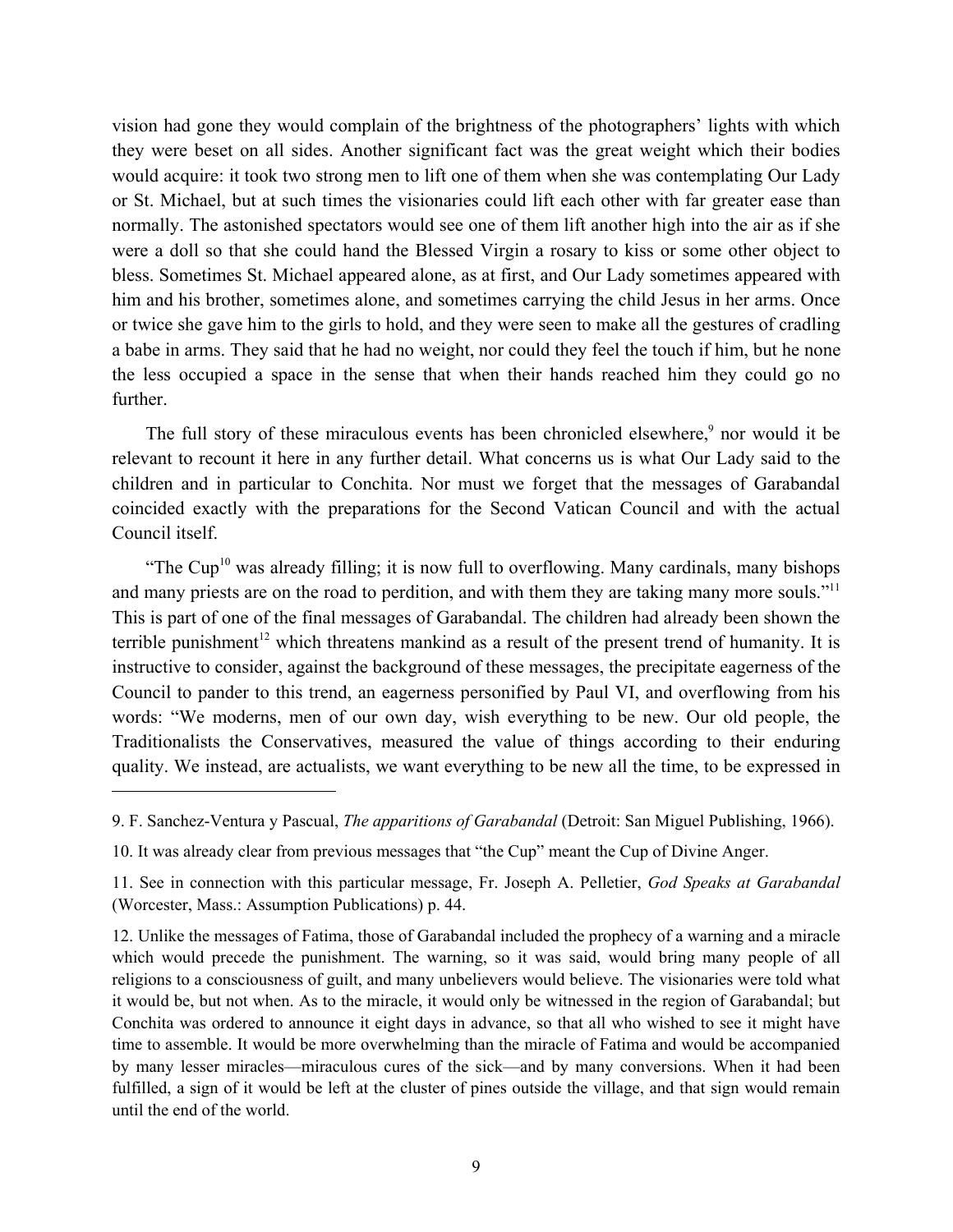a continually improvised and dynamically unusual form."13 The same speaker defined his "Postconciliar Church" by saying that it "seeks to adapt itself to the languages, to the customs and to the inclinations of the men of our times, men completely engrossed in the rapidity of material evolution."14 He also said: "From the start the Council has propagated a wave of serenity and optimism, a Christianity that is exciting and positive, loving life, mankind and earthly values."15

There was yet another very clear indication of the attitude of Heaven towards Vatican II. To this particular sign, altogether striking enough in itself, even further attention was unwittingly and most ironically drawn by John-Paul II in one of his attempts to demonstrate that the Divine Blessing had been on the Council. He describes Montini as "the Pope of that deep change which was nothing but a revelation of the face of the Church, awaited by the man and the world of today". He also said: "John XXIII and after him, Paul VI, received from the Holy Spirit the charisma of transformation"; and he would have us take Montini's death on the feast of the Transfiguration as a proof of God's presence and activity at another remarkable change, namely the "transformation" of the Church subsequent to Vatican II: "The Lord, having called Pope Paul to Himself on the solemnity of this feast of the Transfiguration, permitted him and us to know that in the whole work of transformation, of renewal of the Church in the Spirit of Vatican II, He is present as He was in the marvelous event which took place on Mount Tabor".<sup>16</sup> The mystery of the Transfiguration on the one hand; the trivialization of the sacraments and the liturgy on the other. It would be difficult to find a more incongruous parallel.

The effrontery of likening the changes made by Montini to the event on Mount Tabor is all the greater because there was in fact, at his death, a manifest alert to the contrary, an occurrence which was the exact opposite of the Transfiguration, as if the Feast has wished to disown the person whose death had coincided with it, and as if Providence had wished to make manifest Its condemnation of the man and his works. It must not be forgotten that ever since the Council of Trent anathemas have been regularly invoked upon anyone who should alter the Tridentine Mass; and to what Paul VI earned from the past, there must be added the terrible curse which he called down upon his own head when he took the papal oath before his enthronement, swearing on pain of damnation to make no changes and to allow none to be made in the traditions of the Church, but to safeguard what he had received. At death, to the great embarrassment of those who had to organize the lying-in-state, the body of this heavily laden soul began to decompose with an altogether abnormal rapidity. No amount of incense seemed to be enough; and the stench

<sup>13.</sup> See Rama Coomaraswamy, Ibid, p. 92.

<sup>14.</sup> Ibid, p. 132.

<sup>15.</sup> Doc. Cath. No. 1538.

<sup>16.</sup> See Rama Coomaraswamy, ibid., p. 102.